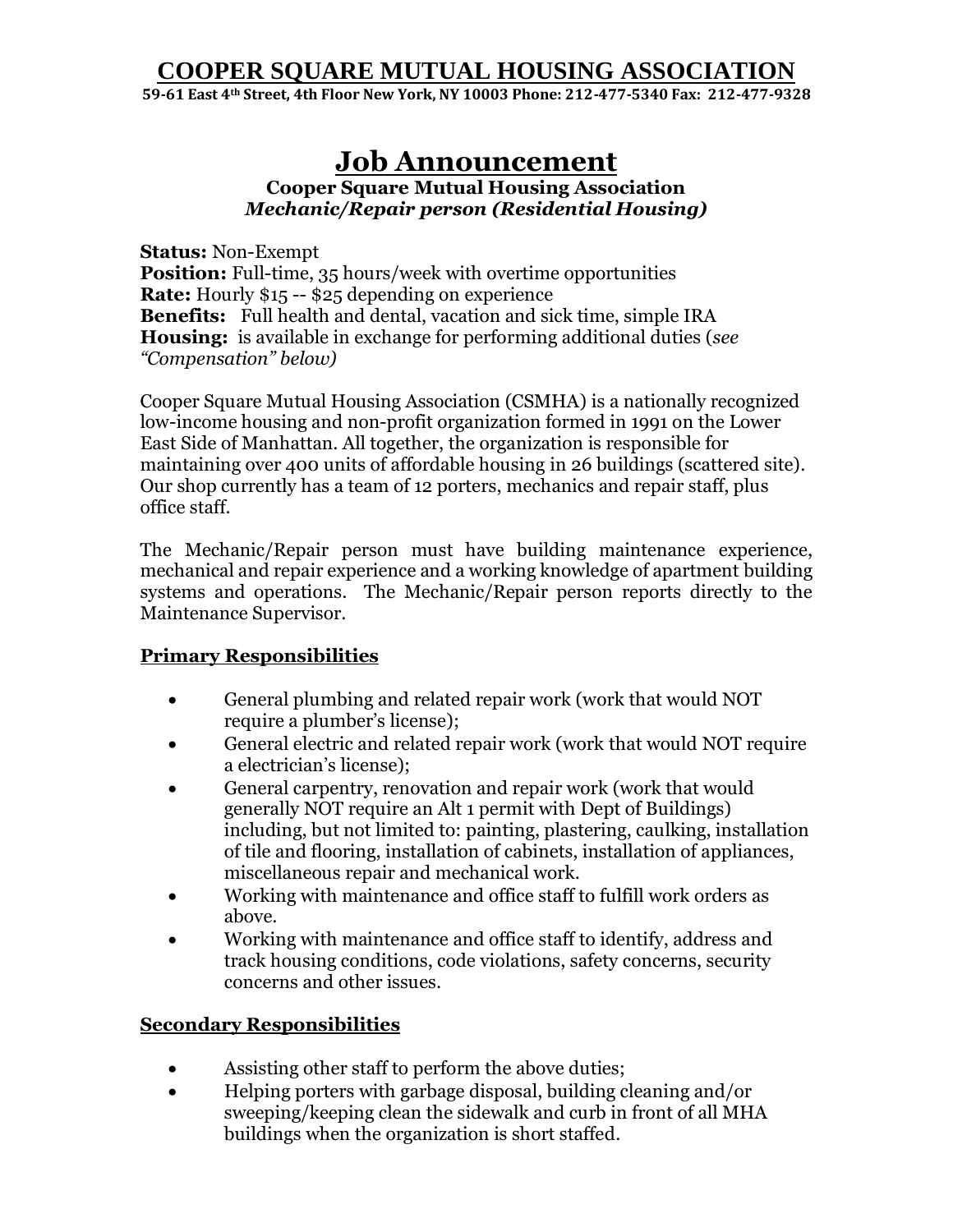## **COOPER SQUARE MUTUAL HOUSING ASSOCIATION**

**59-61 East 4th Street, 4th Floor New York, NY 10003 Phone: 212-477-5340 Fax: 212-477-9328**

- Perform snow removal and salting in front of MHA buildings when the organization is short staffed.
- Perform other duties as needed.

### **QUALIFICATIONS**

- Minimum of one-three year experience with above duties in multifamily housing is mandatory.
- Experience with boilers is a plus.
- English fluency required; fluency in either Spanish **or** Cantonese **or** other Chinese dialect **is a plus** -- but **not required**.
- Good follow-up and problem solving skills.
- Good people skills: ability to work with and communicate well with all types of residents and all levels of staff.
- Effective communication skills, including basic reading and writing skills.
- Ability to maintain confidentiality regarding resident personal information and organizational information is essential.
- Ability to stay organized and cool under pressure.
- Ability to manage multiple tasks and shift priorities according to urgency.
- Ability to work independently and as part of a team; willingness to contribute ideas and take direction and receive constructive criticism.
- Experience working in diverse, multi-lingual, low- and moderateincome communities is essential.
- Experience working for a non-profit housing organization is a plus.
- Willingness to work evenings or weekends if emergencies occur.
- Willingness to help with organizational events or projects as needed.
- Respect for community residents and co-workers.
- **Commitment to equal treatment of all community members** regardless of age, race, ethnicity, religion, national origin, language, citizenship status, family composition, ability, health status, gender, gender identity, sexuality, income, source of income, occupation, employment status, education, appearance, lifestyle, involvement with criminal justice system, drug use, political affiliation, etc. **is essential.**
- A sense of humor is a plus.

### **COMPENSATION**

Hourly rate is \$15 -- \$25 depending on experience. Non-exempt staff are paid for all hours worked (no comp time) and eligible for over-time as per labor law. Cooper Square Mutual Housing Association offers a comprehensive benefits package including full health and dental insurance benefits (following a 90-day waiting period), voluntary flexible spending plan, Simple IRA retirement plan, and paid leave time.